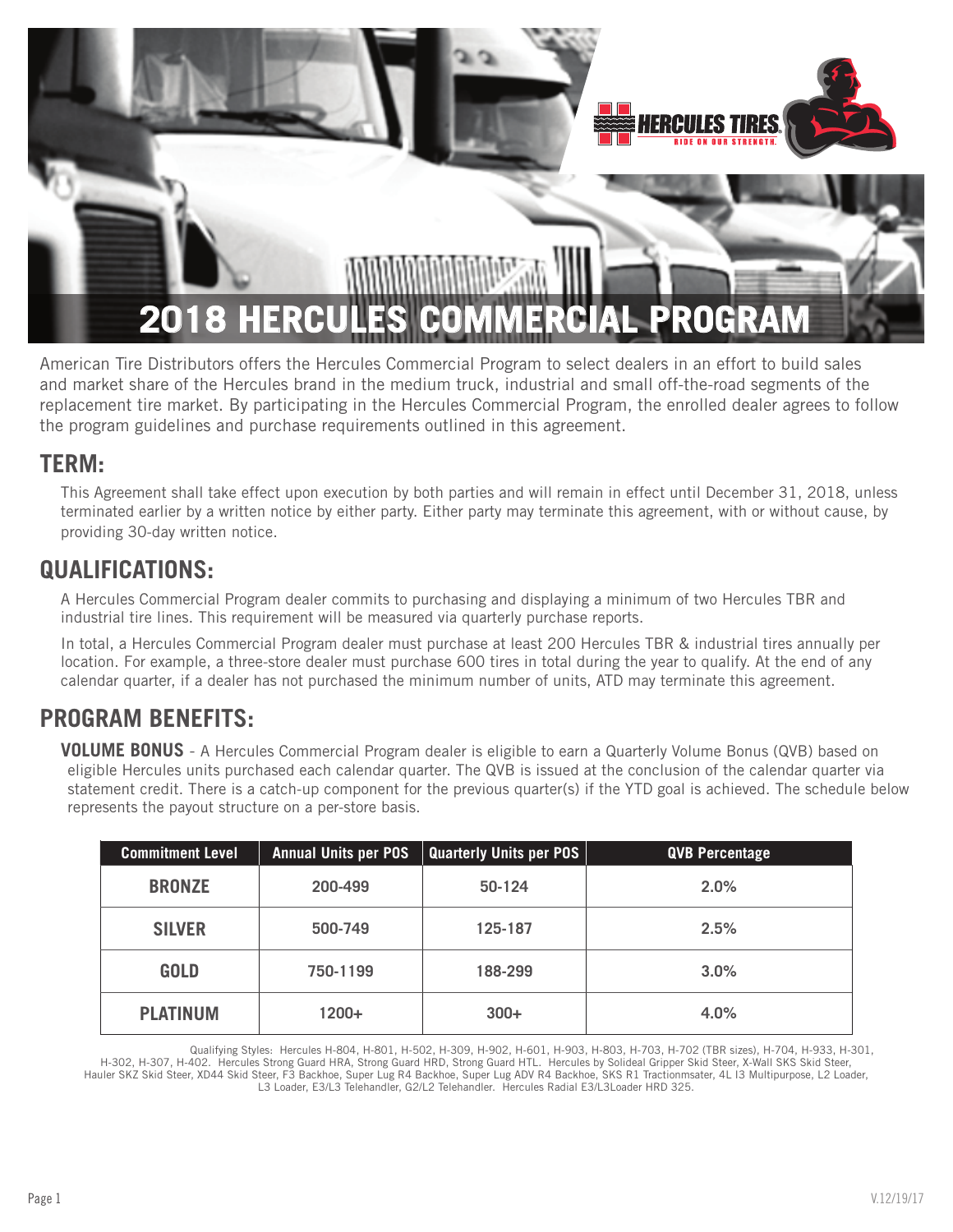

A Hercules Commercial Program dealer must select a 2018 commitment level upon enrollment. QVB payouts will occur each calendar quarter based on HCP dealer's enrolled level. ATD will perform a year-end review and reconciliation of the dealer's purchases. In the event a dealer's purchases are sufficient to satisfy a level above the dealer's enrolled level, the dealer will receive the incremental QVB earnings as part of the positive reconciliation process at year end. Similarly, if an HCP dealer enrolls at the Silver, Gold or Platinum level, but does not achieve the corresponding purchase commitment, the dealer would qualify for negative reconciliation and QVB payment if he finishes the year at or above the Bronze level.

**HERCULES "POWERHOUSE"** - A Hercules Commercial Program dealer that commits to and purchases at least 2,000 units and achieves the corresponding purchase requirements can earn the "Powerhouse" incentive trip. Qualifying dealers will earn a trip for two to a luxurious, premier resort location in early 2019. The location and dates of the "Powerhouse" incentive trip will be announced in early 2018.

- Registration invitations will be sent to all qualifying HCP dealers upon unit attainment. Registration deadline will be January 31, 2019.
- If a dealer enrolls in the Hercules Commercial Program during the course of 2018, the same guidelines and purchase levels apply, regardless of program start date. Unit goal is not pro-rated.

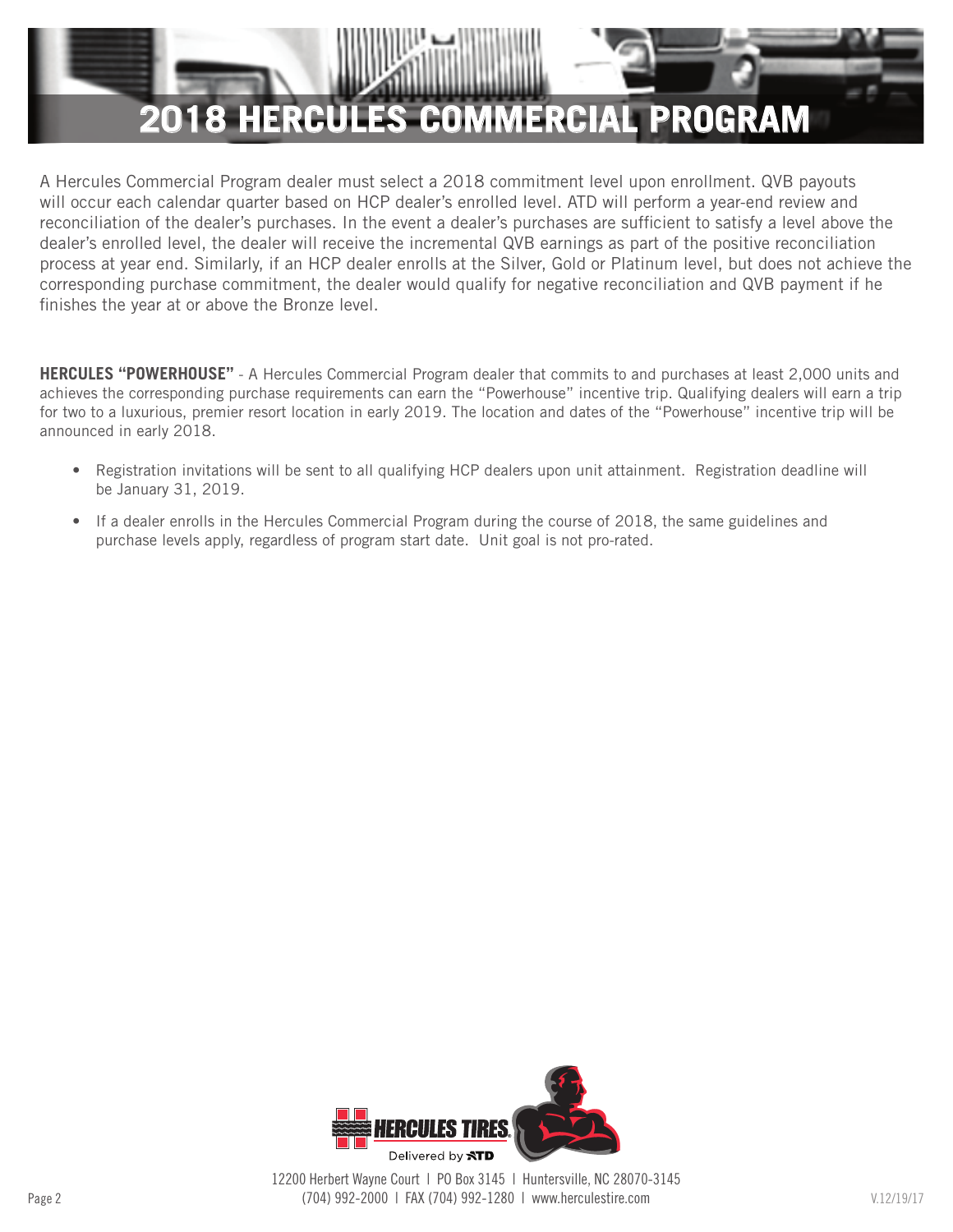

# ENROLLMENT SECTION

## *SCAN AND E-MAIL TO HERCULES@ATD-US.COM*

| <b>BRONZE</b> | <b>SILVER</b>               | <b>IGOLD</b> | PLATINUM                                                                         |  |
|---------------|-----------------------------|--------------|----------------------------------------------------------------------------------|--|
|               | (200-499/POS) (500-749/POS) |              | (750-1199/POS) (1200+/POS)                                                       |  |
|               |                             |              |                                                                                  |  |
|               |                             |              | State: __________________________________ Zip: _________________________________ |  |
|               |                             |              |                                                                                  |  |
|               |                             |              |                                                                                  |  |
|               |                             |              |                                                                                  |  |
|               |                             |              |                                                                                  |  |

### Appendix A (for multiple locations, copy page 4 as needed)

#### *ONE ENTRY MUST BE COMPLETED FOR EACH LOCATION*

| State: ________________________   | $\mathsf{Zip:}$ |
|-----------------------------------|-----------------|
|                                   |                 |
| Sell/Service Consumer Products: □ |                 |



Page 3 V.12/19/17 (704) 992-2000 | FAX (704) 992-1280 | www.herculestire.com 12200 Herbert Wayne Court | PO Box 3145 | Huntersville, NC 28070-3145